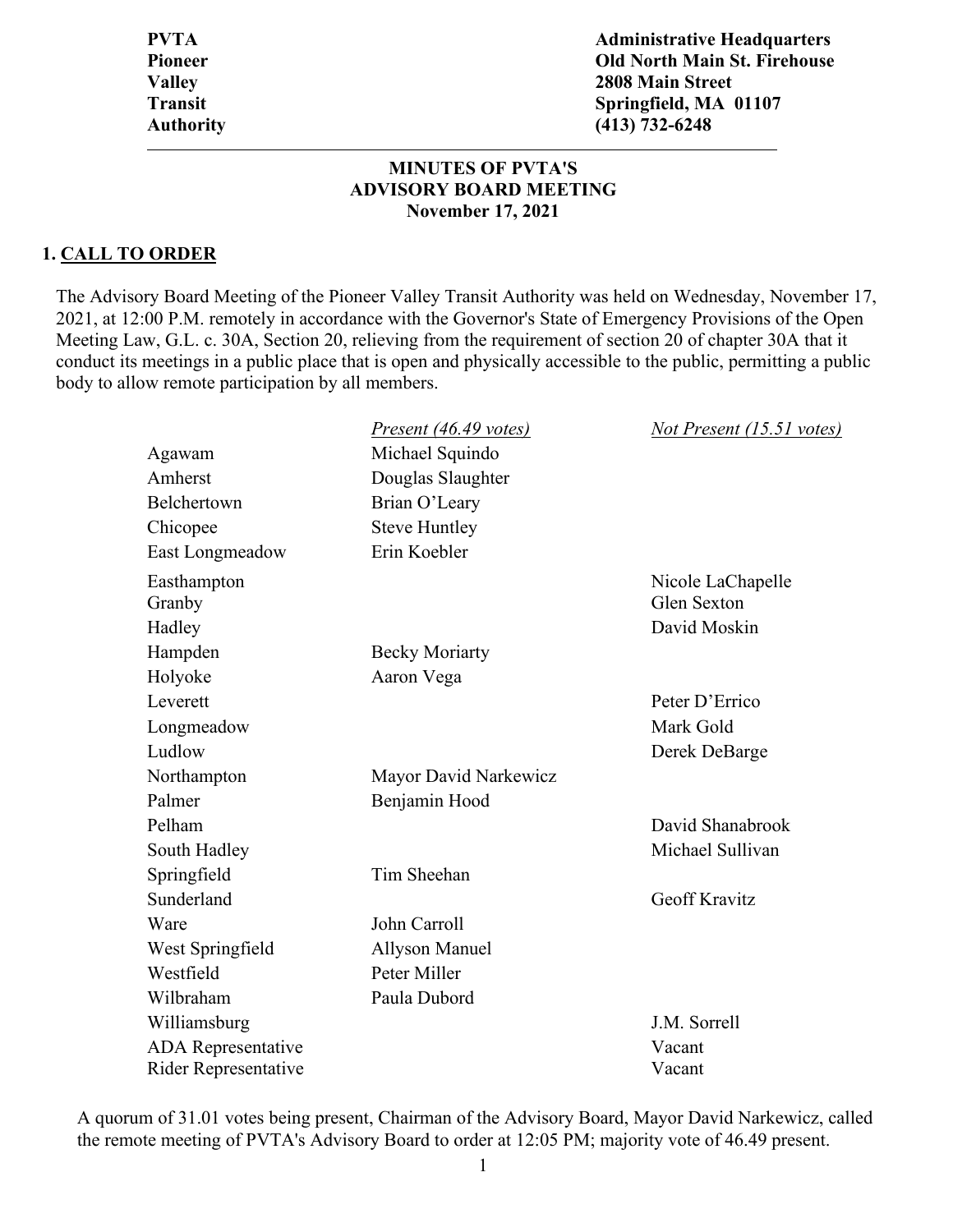#### **2. PUBLIC COMMENT**

Chairman Mayor Narkewicz asked if any members of the public would like to make a public comment. No public comments were made.

# **3. APPROVAL OF MINUTES**

Chairman Mayor Narkewicz asked for a motion from the Advisory Board to approve the meeting minutes from the September 22, 2021, Regular Advisory Board Meeting.

**Motion**: Moved and seconded (O'Leary/Squindo) to approve the meeting minutes from the September 22, 2021, Regular Advisory Board Meeting.

Chairman Mayor Narkewicz asked if the Board had any discussion. Hearing none; asked for a roll call vote to approve the minutes.

|                             | <u>Yes</u>            | <u>No</u> | Abstained |
|-----------------------------|-----------------------|-----------|-----------|
| Agawam                      | Michael Squindo       |           |           |
| Amherst                     | Douglas Slaughter     |           |           |
| Belchertown                 | Brian O'Leary         |           |           |
| Chicopee                    | <b>Steve Huntley</b>  |           |           |
| East Longmeadow             | Erin Koebler          |           |           |
| Easthampton                 |                       |           |           |
| Granby                      |                       |           |           |
| Hadley                      |                       |           |           |
| Hampden                     | <b>Becky Moriarty</b> |           |           |
| Holyoke                     | Aaron Vega            |           |           |
| Leverett                    |                       |           |           |
| Longmeadow                  |                       |           |           |
| Ludlow                      |                       |           |           |
| Northampton                 | Mayor David Narkewicz |           |           |
| Palmer                      | Benjamin Hood         |           |           |
| Pelham                      |                       |           |           |
| South Hadley                |                       |           |           |
| Springfield                 | Tim Sheehan           |           |           |
| Sunderland                  |                       |           |           |
| Ware                        | John Carroll          |           |           |
| West Springfield            | <b>Allyson Manuel</b> |           |           |
| Westfield                   | Peter Miller          |           |           |
| Wilbraham                   | Paula Dubord          |           |           |
| Williamsburg                |                       |           |           |
| <b>ADA</b> Representative   |                       |           |           |
| <b>Rider Representative</b> |                       |           |           |

Motion passed by a vote of 46.49.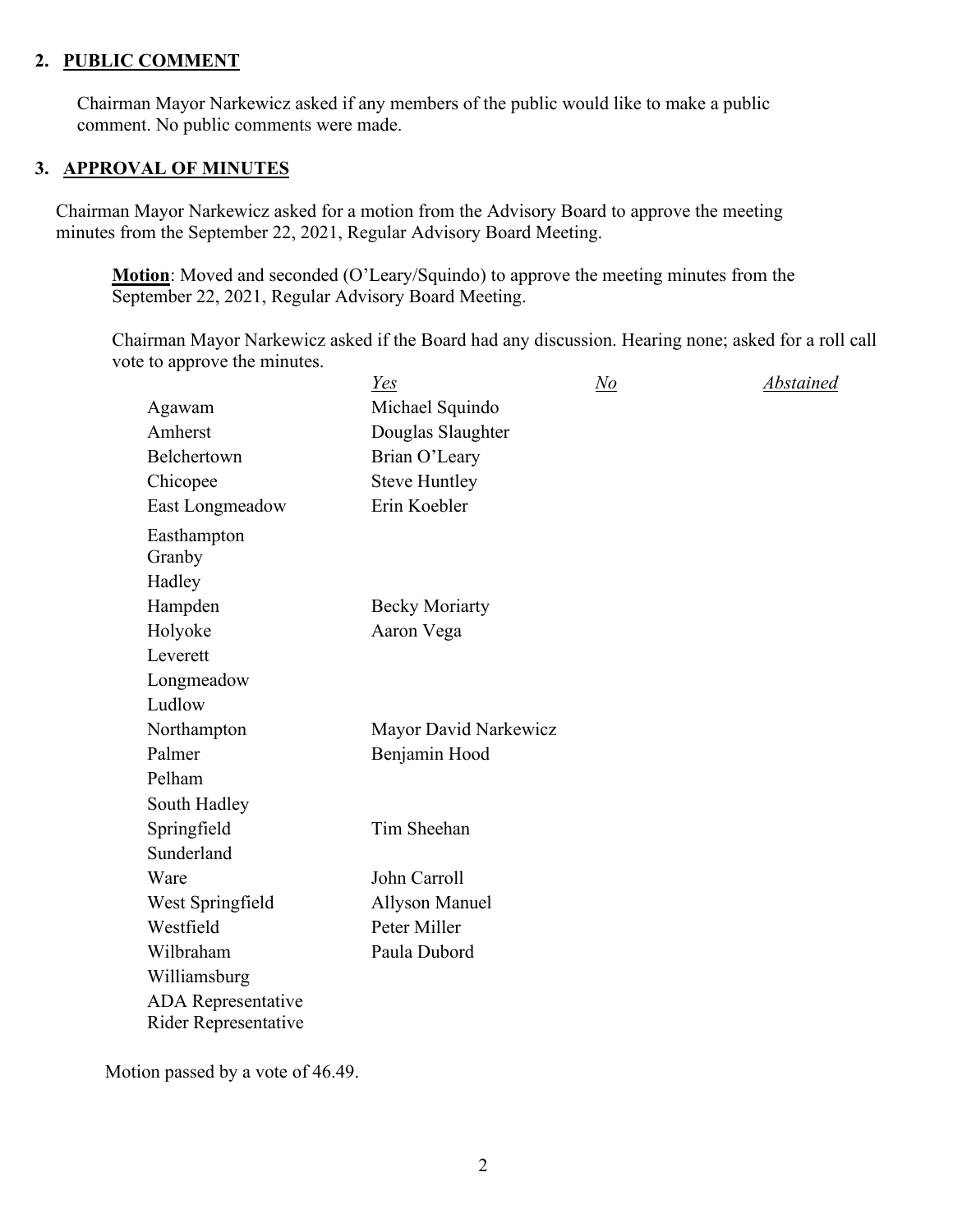# **4. PVTA'S PUBLIC TRANSIT AGENCY SAFETY PLAN: APPROVAL OF THE PTASP PROGRAM UPDATE**

Paul Burns, Director of Transit Operations, reported on PVTA's Public Transit Agency Safety Plan and stated the following:

PVTA's Safety Committee is responsible for reviewing PVTA's Public Transit Agency Safety Plan (PTASP) and meets regularly throughout the year to review the PTASP and monitor safety concerns. As part of this process, the safety committee conducts an annual review with a focus on the answering the following three questions.

- 1. Does the Agency Safety Plan address all relevant requirements?
- 2. Does the Agency Safety Plan reflect PVTA's transit system as it operates today?
- 3. Are the activities and processes described in the plan suitable to manage safety at PVTA?

In reviewing the plan for 2022, the answer to these questions was yes, with two exceptions: the addition of a new paratransit vendor and fixed route service provider. As a result, the PTASP has been updated to reflect these changes. The most substantive change is a revision to pages 25 and 26 which outlines the responsibilities specific to MV Transportation's Safety Officer. The transition from First Transit to DGR has involved no significant procedural or process changes. Changes to this version of the PTASP correlate to the paratransit transition with changing the name from First Transit to DGR. Other changes have occurred on page 22 replacing National Express with MV Transportation and Identifying MV as a PVTA contractor and on page 54 which assigns responsibility for review of safety performance to support continuous improvement to each operator.

In addition, changes were made to the "Performance Monitoring Deadlines" on page 52 of the PTASP and to TAM investments (Figure 6 on page 56).

Chairman Mayor Narkewicz asked if the Board had and questions or comments on PVTA's PTASP. Hearing none, Chairman Narkewicz asked for a motion from the Advisory Board to approve PVTA's Public Transit Agency Safety Plan Program Update.

**Motion**: Moved by Brian O'Leary and seconded by Ben Hood to approve PVTA's Public Transit Agency Safety Plan Program Update.

Chairman Mayor Narkewicz asked if the Board had any discussion. Hearing none; asked for a roll call vote to approve PVTA's Public Transit Agency Safety Plan Program Update.

|                 | Yes                   | $N\!o$ | Abstained |
|-----------------|-----------------------|--------|-----------|
| Agawam          | Michael Squindo       |        |           |
| Amherst         | Douglas Slaughter     |        |           |
| Belchertown     | Brian O'Leary         |        |           |
| Chicopee        |                       |        |           |
| East Longmeadow | Erin Koebler          |        |           |
| Easthampton     |                       |        |           |
| Granby          |                       |        |           |
| Hadley          |                       |        |           |
| Hampden         | <b>Becky Moriarty</b> |        |           |
| Holyoke         | Aaron Vega            |        |           |
| Leverett        |                       |        |           |
| Longmeadow      |                       |        |           |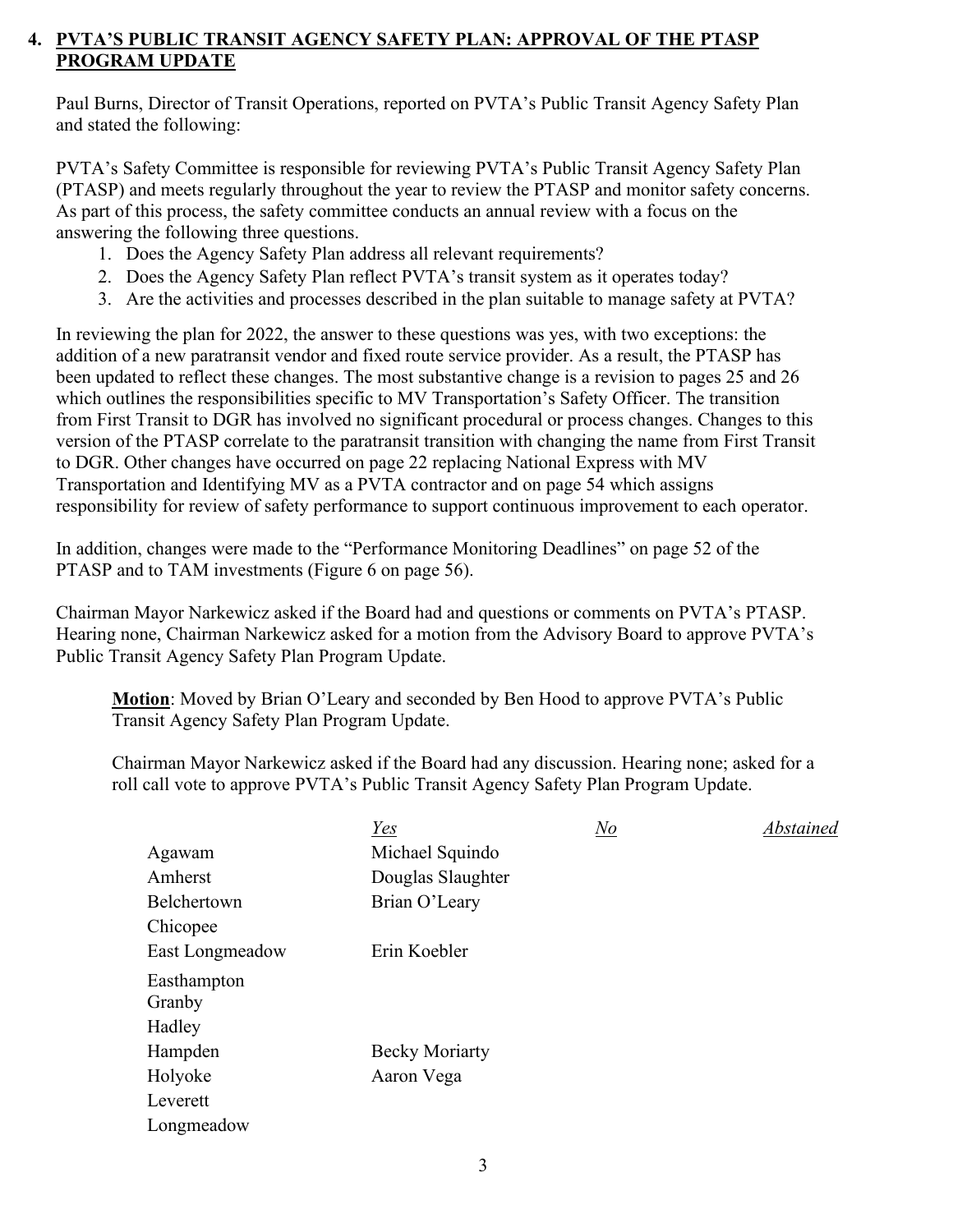| Ludlow                    |                       |
|---------------------------|-----------------------|
| Northampton               | Mayor David Narkewicz |
| Palmer                    | Benjamin Hood         |
| Pelham                    |                       |
| South Hadley              |                       |
| Springfield               | Tim Sheehan           |
| Sunderland                |                       |
| Ware                      | John Carroll          |
| West Springfield          | Allyson Manuel        |
| Westfield                 | Peter Miller          |
| Wilbraham                 | Paula Dubord          |
| Williamsburg              |                       |
| <b>ADA</b> Representative |                       |
| Rider Representative      |                       |
|                           |                       |

Motion passed by a vote of 41.97.

# **5. PVTA'S PUBLIC TRANSIT AGENCY SAFETY PLAN: APPROVAL OF THE PTASP SAFETY TARGETS FOR CALENDAR YEAR 2022**

Paul Burns, Director of Transit Operations, reported on PVTA's Public Transit Agency Safety Plan Targets:

# **PTASP Safety Targets 2022**

| Category                                | <b>Target</b> |  |
|-----------------------------------------|---------------|--|
| <b>Fatalities</b>                       | 0             |  |
| Incapacitating Injuries                 | 0             |  |
| <b>Miles Between Breakdowns</b>         |               |  |
| <b>Fixed Route</b>                      | 20,000        |  |
| Paratransit                             | 24,500        |  |
| Preventable Accidents per 100,000 miles |               |  |
| <b>Fixed Route</b>                      | 2.0           |  |
| Paratransit                             | 0.8           |  |

Mr. O'Leary asked what the process was to determine miles between breakdowns. Mr. Burns described the process as the number of revenue miles traveled in a given time frame divided by the number of breakdowns in that same time frame.

Mr. Squindo asked why there was only a target set for incapacitating injuries and not one for all injuries. Mr. Burns explained there were concerns with quantifying the data for some years and that this has been discussed as a target beginning in 2023 once more consistently quantifiable recent data is available.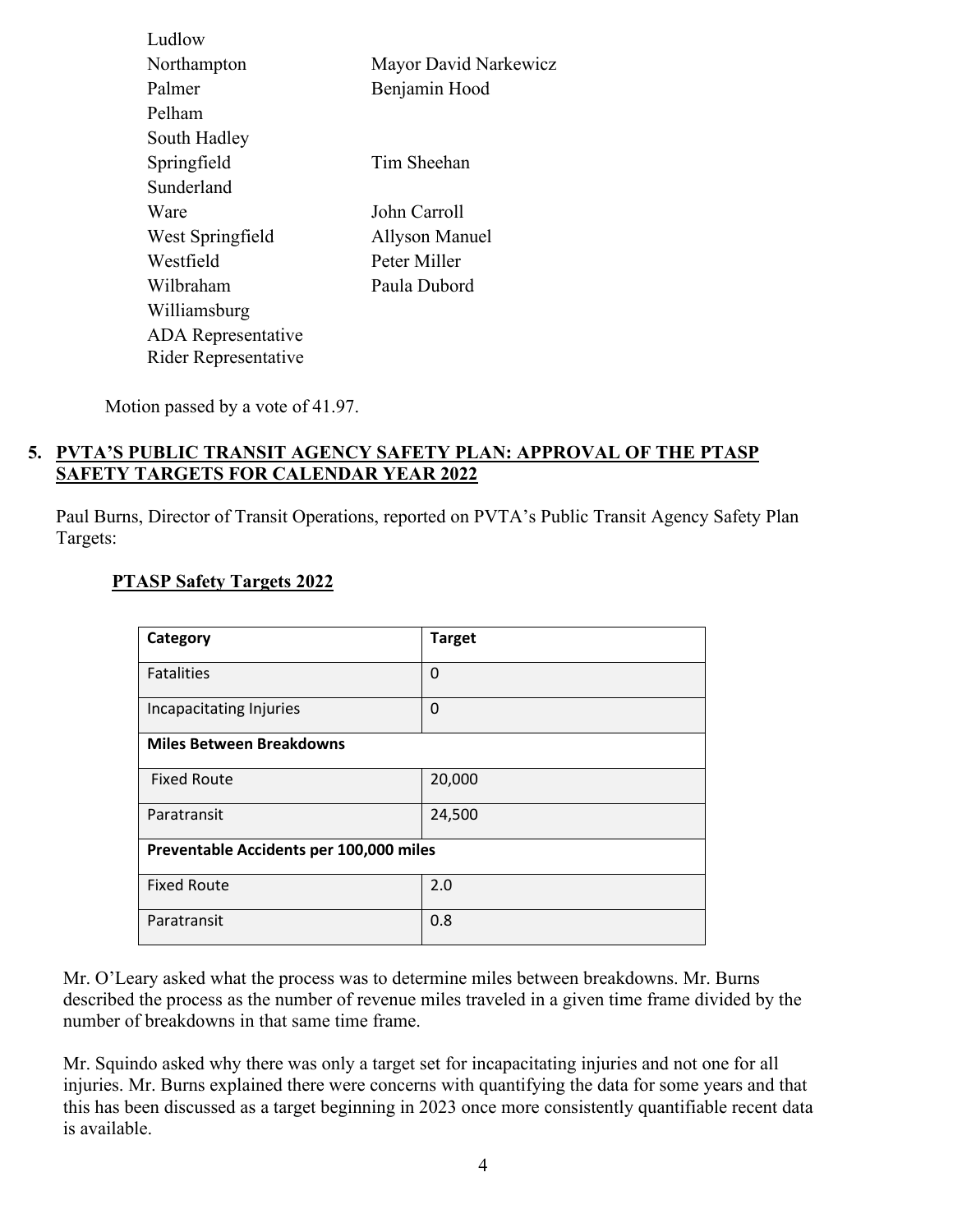Chairman Mayor Narkewicz asked if there were any other comments or questions. Hearing none, Chairman Narkewicz asked for a motion from the Advisory Board to approve the PTASP Safety Targets for Year 2022.

**Motion**: Moved and seconded (O'Leary/Squindo) to approve PVTA's Public Transit Agency Safety Plan (PTASP) Safety Targets for Year 2022.

Chairman Mayor Narkewicz asked if the Board had any discussion. Hearing none; asked for a roll call vote.

| Yes                   | $\underline{No}$ | Abstained |
|-----------------------|------------------|-----------|
| Michael Squindo       |                  |           |
| Douglas Slaughter     |                  |           |
| Brian O'Leary         |                  |           |
| <b>Steve Huntley</b>  |                  |           |
| Erin Koebler          |                  |           |
|                       |                  |           |
|                       |                  |           |
| <b>Becky Moriarty</b> |                  |           |
| Aaron Vega            |                  |           |
|                       |                  |           |
|                       |                  |           |
|                       |                  |           |
| Mayor David Narkewicz |                  |           |
| Benjamin Hood         |                  |           |
|                       |                  |           |
|                       |                  |           |
| Tim Sheehan           |                  |           |
|                       |                  |           |
| John Carroll          |                  |           |
| <b>Allyson Manuel</b> |                  |           |
| Peter Miller          |                  |           |
| Paula Dubord          |                  |           |
|                       |                  |           |
|                       |                  |           |
|                       |                  |           |

Motion passed by a vote of 46.49.

# **6. CHIEF FINANCIAL OFFICER REPORT**

Chief Financial Officer, Lisa Seymour, reported the following:

PVTA's FY 22, 3-Month Budget to Actual as of September 30, 2021

Revenue: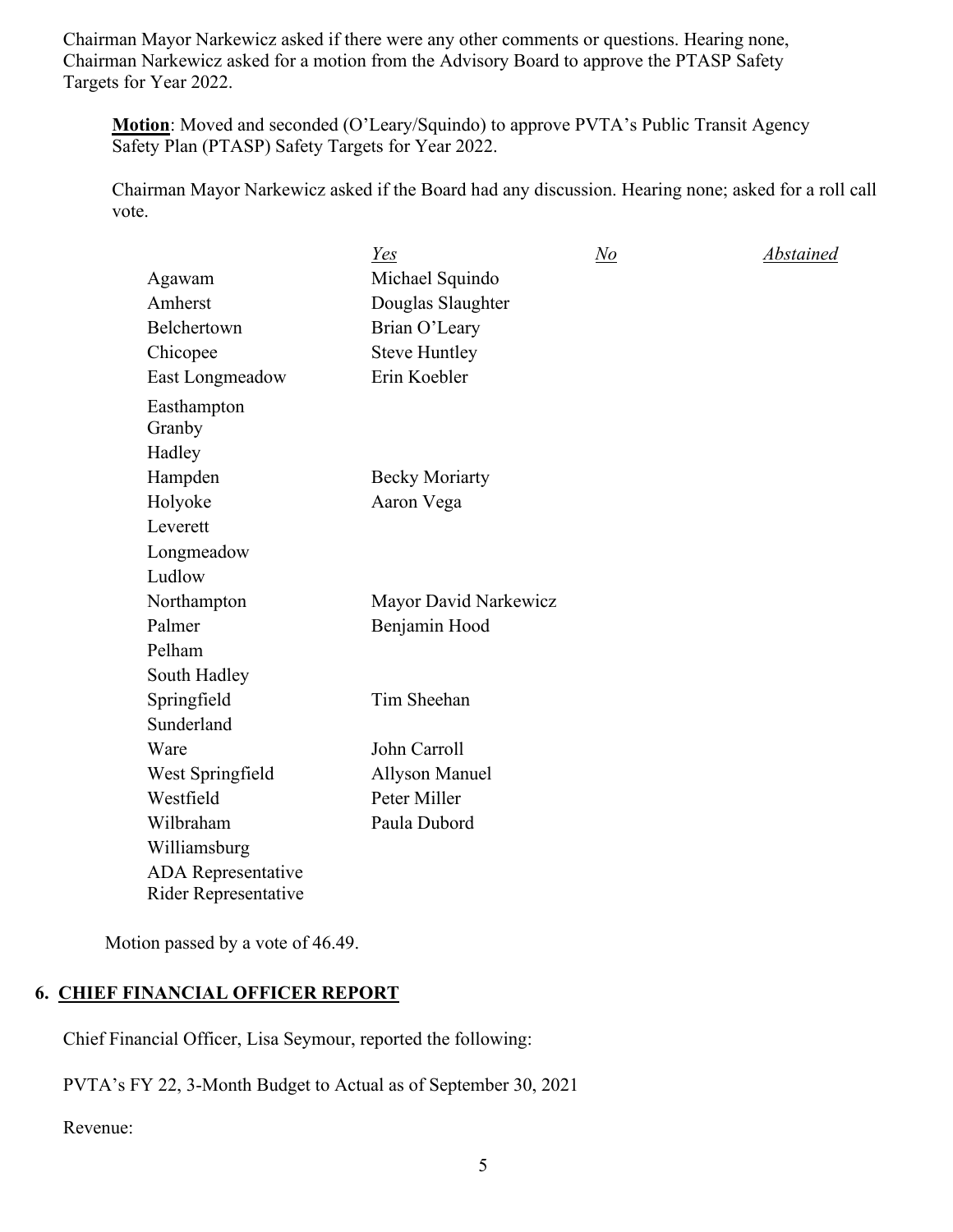Fares are down due to recovering from the pandemic. We also used the grant funded Valley Pass program to allow free fares on newly implemented routes to try and encourage ridership on the G73 Brennan Express, the Amherst to Worcester Intercity Route and the Ware/Palmer Shuttle for the month of September.

The School Passes have not been billed yet as the contracts are still being finalized.

Interest and Insurance recoveries are up significantly due to claims recovery due from NEXT upon completing the contract.

The Other Subsidy Grants are billed periodically through the year as well as UMASS and Five Colleges which are a large amount of this line item. These are not finalized until the end of the year.

Expenses:

Administration is down due to new employees that did not qualify for pension and others that elected to not take health insurance which is a considerable cost savings. We allow a percentage of the budget in this line item in anticipation of employees electing to take insurance throughout the year.

Paratransit expenses are reflective of the number of trips that have been provided, as well as a firstyear negotiation of the new Paratransit vendor.

Northampton notified PVTA that it will no longer participate in the Beyond ADA program for FY22 due to issues related to the pandemic. Residents are being served as part of PVTA's Dial-A-Ride Paratransit program.

Williamsburg trips have increased which accounts for the budget overage. This cost can be absorbed by the Northampton line item.

Fuel for both Paratransit and Fixed Route are down due to the reduced trips being performed.

UMASS expenses are down due to the reduction in service for the Summer. This is anticipated to increase as the students are on campus again. UMASS is also operating reduced frequency on some of their routes.

Maintenance Recovery for Fixed Route is down due to the reduction of trips in paratransit service.

# **7. DIRECTOR OF TRANSIT OPERATIONS REPORT**

Director of Transit Operations, Paul Burns, reported the following:

Fixed Route ridership across much of PVTA's system increased significantly with the return of inperson education in our service area.

UMass Transit experienced the most significant increase in ridership. VATCo' s ridership increased significantly as well. SATCo's ridership increased slightly

September ridership in total was 60% of September 2019

Paratransit ridership continues to increase steadily. By the end of October, paratransit ridership had increased to 60% of pre-pandemic levels.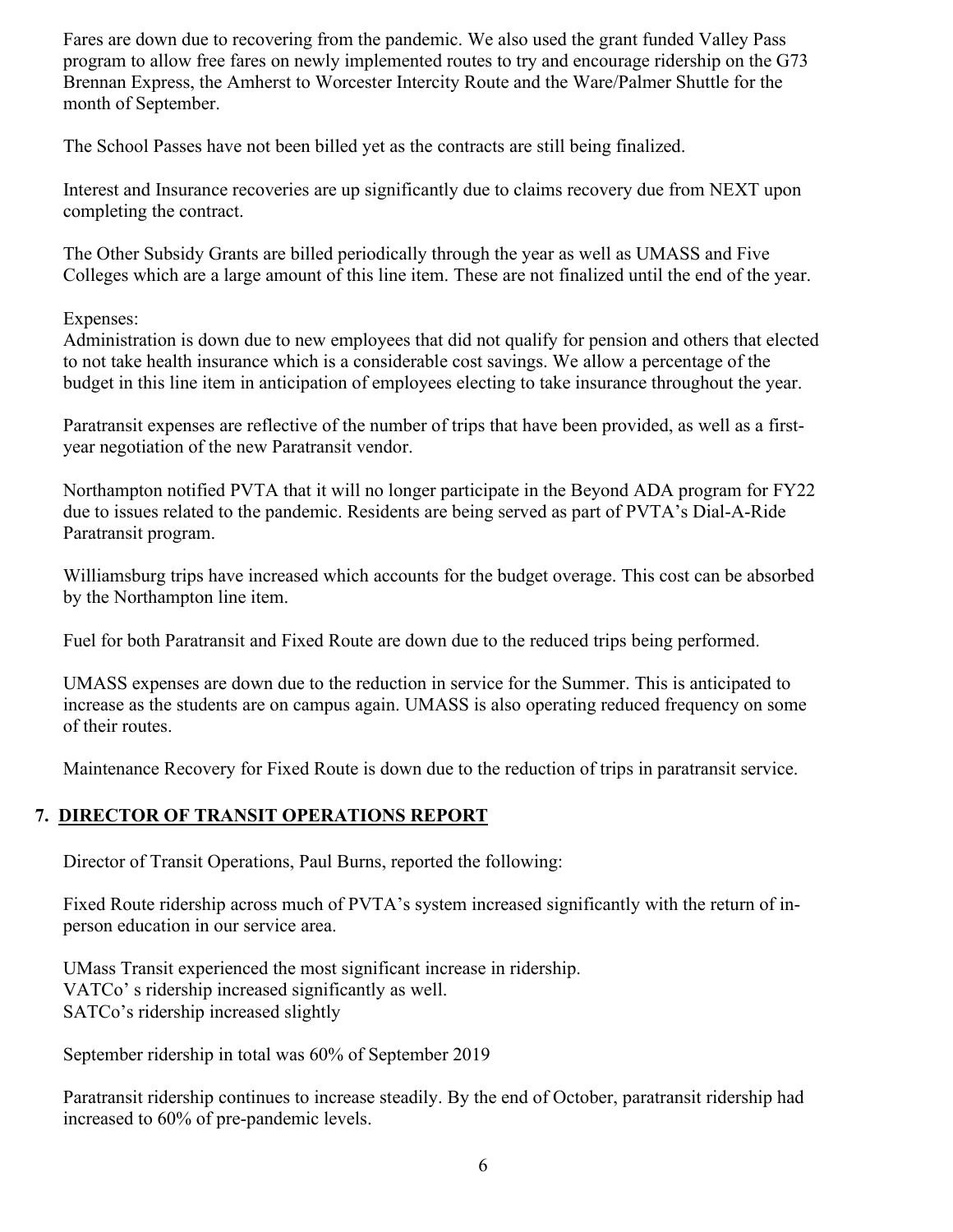As previously discussed, we will need to adjust the R10 routing on East Mountain Road as our newer vehicles will not be able to service this portion of the route due to height restrictions on the bridge at the beginning of East Mountain Road. We anticipate ending service to this portion of the route with fixed route vehicles by the end of March 2022. This portion of the route has very low ridership with only 61 total boards and alights between January and September, averaging 1 every 4.47 days. We will be conducting informal virtual listening sessions and will be assessing the most effective means of providing service to the affected passengers on East Mountain Road.

In response to the current staffing challenges, we have implemented the following service adjustments:

VATCO (effective date 11/1/2021)

| Route Affected | Change                                                          |
|----------------|-----------------------------------------------------------------|
| R44, 39E       | Will operate between 7AM -7PM only                              |
| B48            | B48 frequency changes from every 30 min to hourly (on the hour) |
| B43            | B43 reduce freq. to every 30 min between 7AM and 1PM            |

SATCO (effective date 12/12/2021)

| Route Affected | Change                                                              |
|----------------|---------------------------------------------------------------------|
| T23, T24, T5   | Consolidation of school trippers, including replacing some trippers |
| T1, T3, T20    | with modified service on fixed routes in the appropriate areas      |
| G2E            | Suspension of service on this route in its entirety                 |
| <b>B6</b>      | Frequency reduction from every 20 minutes to every 30               |
| B7             | Frequency reduction from every 15 minutes to every 20               |
| X90            | Changed to hourly service with some reduction in frequency          |

MV (Effective 11/1/2021)

ADA trips are being prioritized with Dial-A-Ride trips being subject to daily caps as needed to ensure ADA trips are not missed. We are also temporarily suspending the NOHO Senior Shuttle's same day service and redesigning Survival Center trips to enhance efficiency.

# **8. ADMINISTRATOR'S REPORT**

Administrator Sandra Sheehan reported the following:

The Senate and the House overrode the Governor's veto on RTA funding. The FY22 budget is \$94,000,000 for operating assistance for the RTAs with distribution not less than last year's  $(S90.5M)$  and the additional \$3.5M is to be distributed based on a formula that uses  $60/30/10$ (ridership/population/service area). Ridership is based on the most recent NTD ridership data.

On the Federal side, the House passed a \$1 trillion bill on November 5th and the President signed it last week.

This is the largest investment in American infrastructure in decades and includes a turning point for transit. This bill, if approved, will increase PVTA's urbanized area apportionment from \$13.1M to \$14.3M in FY21 and to \$18.4M in FY23. This is an increase to communities across the country by an average of 30%.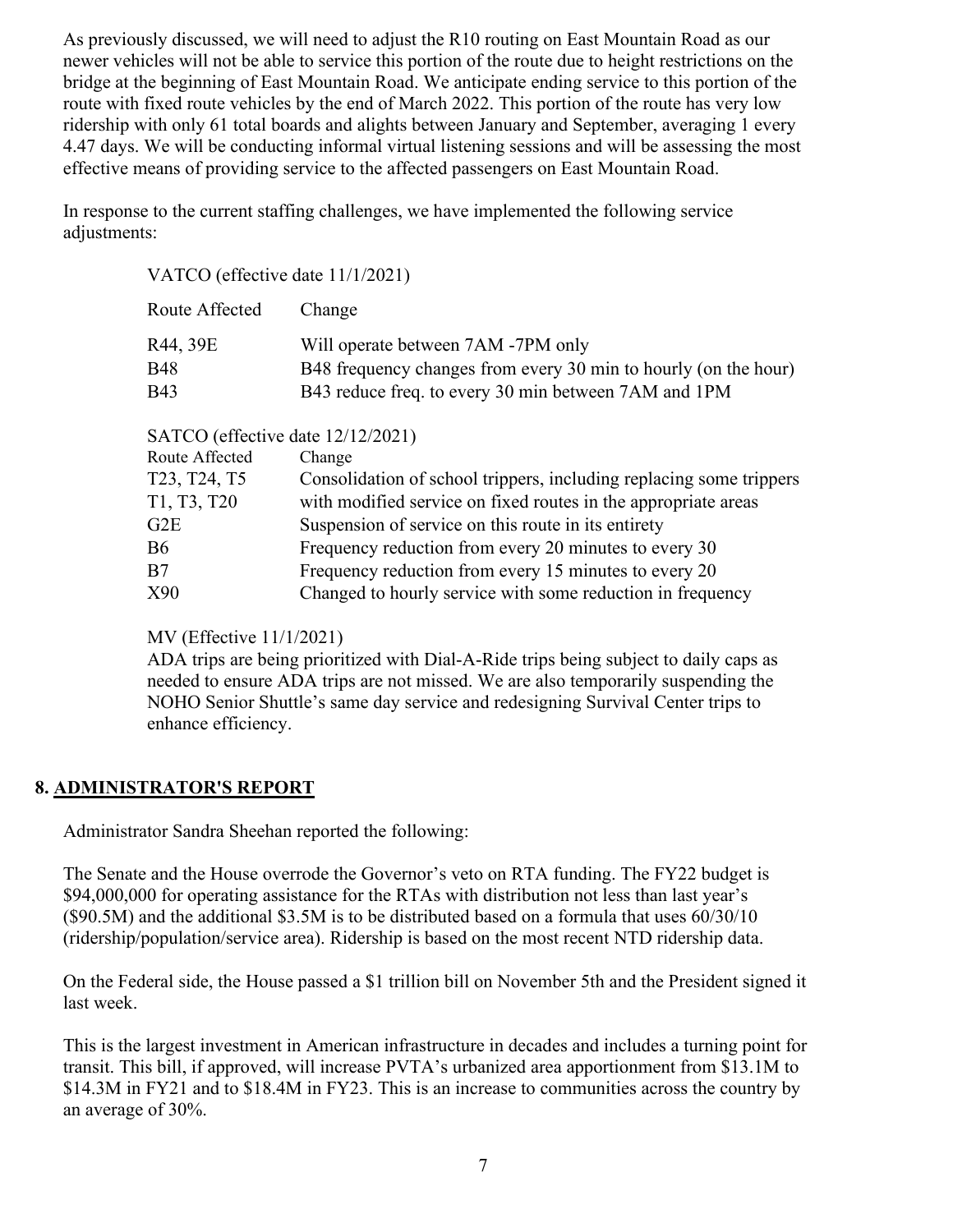The bill has key priorities including:

- Safety: enhance safety programs
- Modernization: repairing and upgrading aging transit infrastructure and modernizing bus and rail fleet including expanding access to high-speed internet services
- Climate: Funding climate resilient initiatives replacing transit vehicles, including buses and ferries, with cleaner, greener vehicles.
- Equity: improve transit service for communities that have limited access to transit and provide for substantial upgrades to accessibility.

We are managing as best as possible the impacts of a national staffing shortage. Finding the right balance between the need to provide reliable and safe access to the residents of the communities we serve with the available staffing levels has been a very difficult and painful exercise. We never want to reduce service but how the team came together to tackle this issue and the methodology used to identify these changes has been very encouraging.

We have changed the way we recruit. A driver training program has been implemented. CDL training is to be provided for individuals in the driver training program. SATCo has partnered with United Trucking for CDL classes. PVTA has partnered with the City of Springfield and MassHires to create a pipeline of potential drivers. We had a meeting with MV on Friday to discuss recruiting options. PVTA staff is working on a marketing campaign that includes digital media to assist with recruiting of employees.

PVTA staff and the contracting agencies have been working to prioritize the capital needs of the Authority. This information will be used to prepare PVTA's Capital Improvement Plan for the next five years taking into consideration PVTA's Transit Asset Management Plan (TAM) and the PVTA's Public Transportation Agency Safety Plan. PVTA will be submitting this information to MassDOT by mid-December and to the MPO for public participation and approval.

PVTA has taken delivery of eight new electric buses from New Flyer. These buses have the same color scheme as the regular buses with an identifying decal on the side indicating their electric status. These buses were funded with VW Mitigating Funds. For the first time, an electric bus has been assigned to the Northampton Transit Garage and another to the Amherst Transit Garage. Those two facilities are now equipped with electric charging stations. PVTA plans to purchase up to eight additional electric buses in January and will be replacing supervisory vehicles with hybrid electric vehicles.

## **9. NEW BUSINESS**

Chairman Mayor Narkewicz reported that there is no new business to discuss.

#### **10. OLD BUSINESS**

Chairman Mayor Narkewicz reported that there is no old business to discuss.

## **11. ADJOURNMENT**

Chairman Mayor Narkewicz asked for a motion to adjourn.

**Motion**: Moved and seconded (O'Leary/Squindo) to adjourn.

Chairman Mayor Narkewicz asked if the Board had any discussion. Hearing none; asked for a roll call vote.